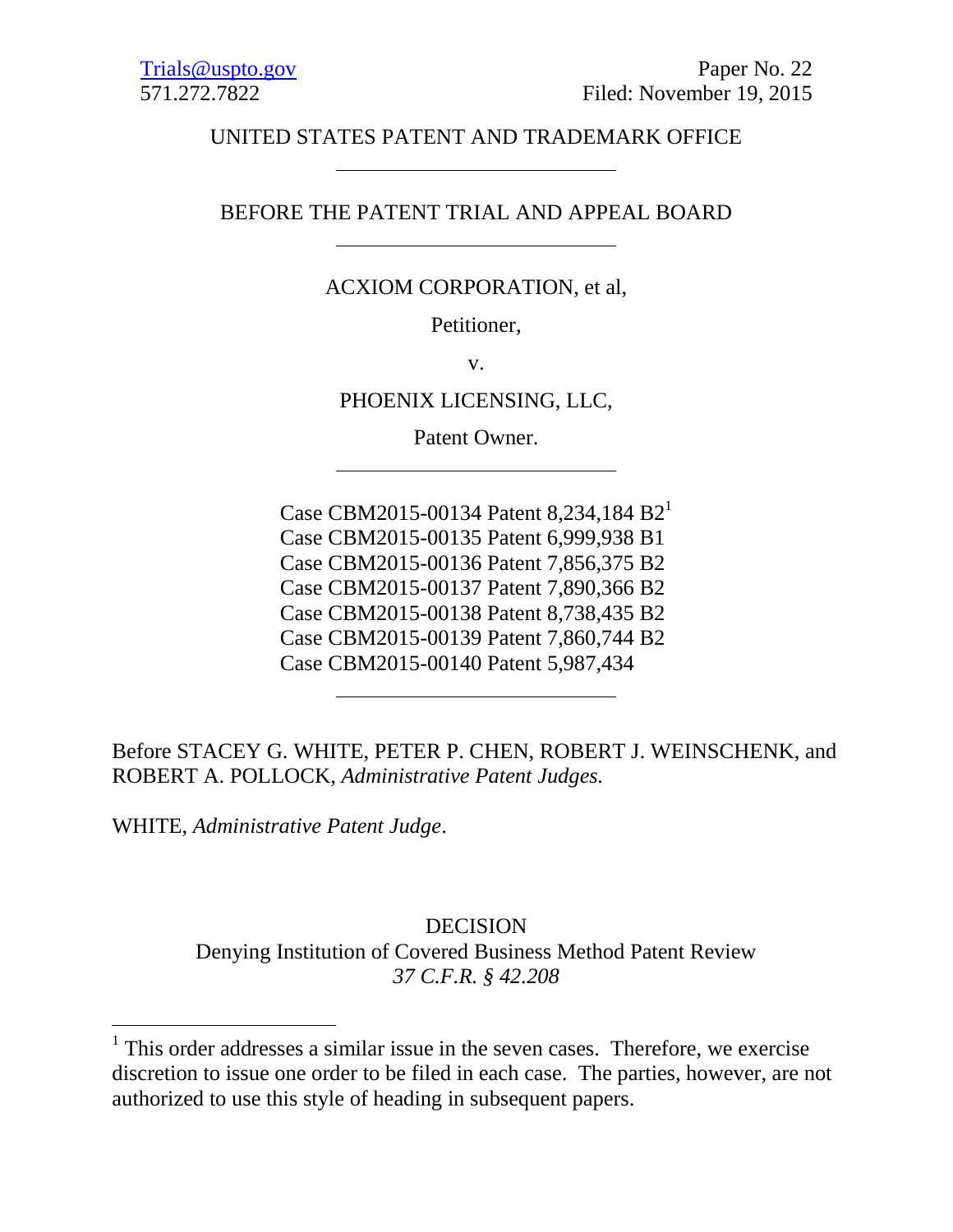CBM2015-00140 Patent 5,987,434

CBM2015-00134 Patent 8,234,184 B2 CBM2015-00135 Patent 6,999,938 B1 CBM2015-00136 Patent 7,856,375 B2 CBM2015-00137 Patent 7,890,366 B2 CBM2015-00138 Patent 8,738,435 B2 CBM2015-00139 Patent 7,860,744 B2

## I. INTRODUCTION

### *A. Background*

 $\overline{a}$ 

Acxiom Corporation ("Acxiom" or "Petitioner"), along with AAA Life Insurance Company ("AAA") and/or Gerber Life Insurance Company ("Gerber"), filed a series of Petitions requesting covered business method patent reviews pursuant to § 18 of the Leahy-Smith America Invents Act, Pub. L. No. 112-29, 125 Stat. 284, 331 (Sept. 16, 2011) ("AIA"). The cases ("the Petitions") are summarized in the table below.

| Case          | <b>Petitioning Parties</b> | <b>U.S. Patent No.</b> |
|---------------|----------------------------|------------------------|
| CBM2015-00134 | Acxiom, Gerber, and AAA    | 8,234,184 B2           |
| CBM2015-00135 | Acxiom, Gerber, and AAA    | 6,999,938 B1           |
| CBM2015-00136 | Acxiom, Gerber, and AAA    | 7,856,375 B2           |
| CBM2015-00137 | <b>Acxiom and Gerber</b>   | 7,890,366 B2           |
| CBM2015-00138 | <b>Acxiom</b> and Gerber   | 8,738,435 B2           |
| CBM2015-00139 | <b>Acxiom and Gerber</b>   | 7,860,744 B2           |
| CBM2015-00140 | Acxiom, Gerber, and AAA    | 5,987,434              |

AAA and Gerber settled with Phoenix Licensing, LLC ("Patent Owner") and have been terminated from each of the proceedings. Paper  $21<sup>2</sup>$  Patent Owner filed a Preliminary Response. Paper 14 ("Prelim. Resp."). We have jurisdiction under 35 U.S.C. § 324, which provides that a covered business method patent review may not be instituted "unless . . . it is more likely than not that at least 1 of the claims challenged in the petition is unpatentable."

 $2^2$  For the purposes of this Decision, the Petitions, Preliminary Responses, and supporting documents in the seven cases do not differ in a material way. Thus, for ease of reference, we will refer to the filings in CBM2015-00134.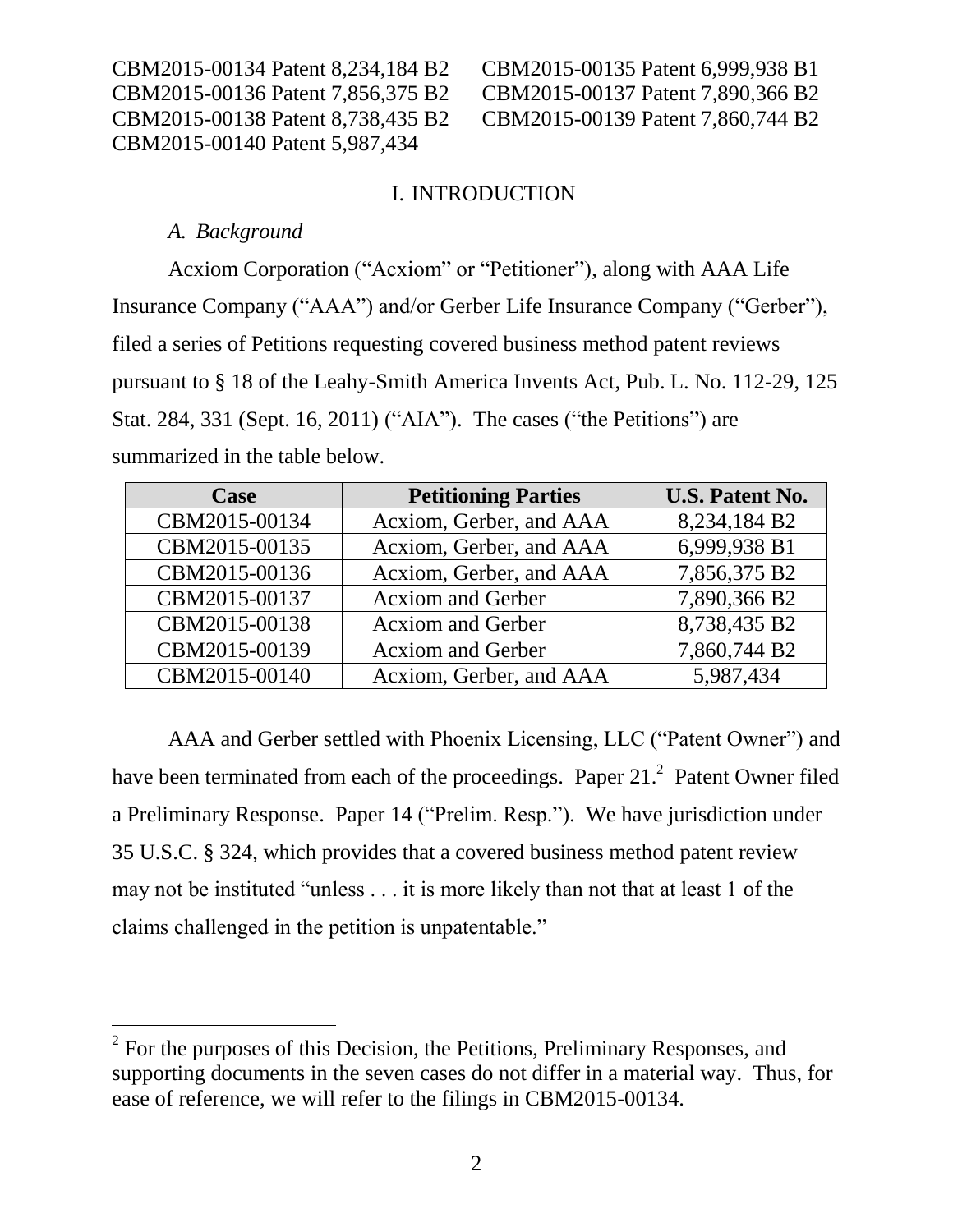CBM2015-00140 Patent 5,987,434

CBM2015-00134 Patent 8,234,184 B2 CBM2015-00135 Patent 6,999,938 B1 CBM2015-00136 Patent 7,856,375 B2 CBM2015-00137 Patent 7,890,366 B2 CBM2015-00138 Patent 8,738,435 B2 CBM2015-00139 Patent 7,860,744 B2

Upon consideration of the Petition and Preliminary Response, we determine that Petitioner has not demonstrated that it has standing to file these Petitions for covered business method review under  $\S$  18(a)(1)(B) of AIA and 37 C.F.R. § 42.302. Accordingly, we deny institution of a covered business method patent review of the challenged claims of each of the challenged patents.

### *B. Related Matters*

The parties indicate that the subject patents are at issue in more than three dozen district court cases in the United States District Court for the Eastern District of Texas. Paper 4 ("Pet."), 4; Paper 8 (Patent Owner's Listing of Related Matters); Paper 9 (Petitioner's Updated Mandatory Notices).

#### II. ANALYSIS

## *A. Grounds for Standing*

Section 18 of the AIA created a transitional program, limited to persons or their real parties-in-interest or privies that have been sued or charged with infringement of a "covered business method patent," which does not include patents for "technological inventions." AIA §§ 18(a)(1)(B), 18(d)(1); *see* 37 C.F.R. § 42.302. Of key importance in this case is the requirement that "*a person may not file a petition* for a transitional proceeding with respect to a covered business method patent *unless* the person or the person's real party in interest or privy has been sued for infringement of the patent or has been charged with infringement under that patent." AIA § 18(a)(1)(B) (emphases added); *see*  37 C.F.R. § 42.302(a). Regarding this requirement, Petitioner does not allege that it has been charged with or sued for infringement, but instead contends that its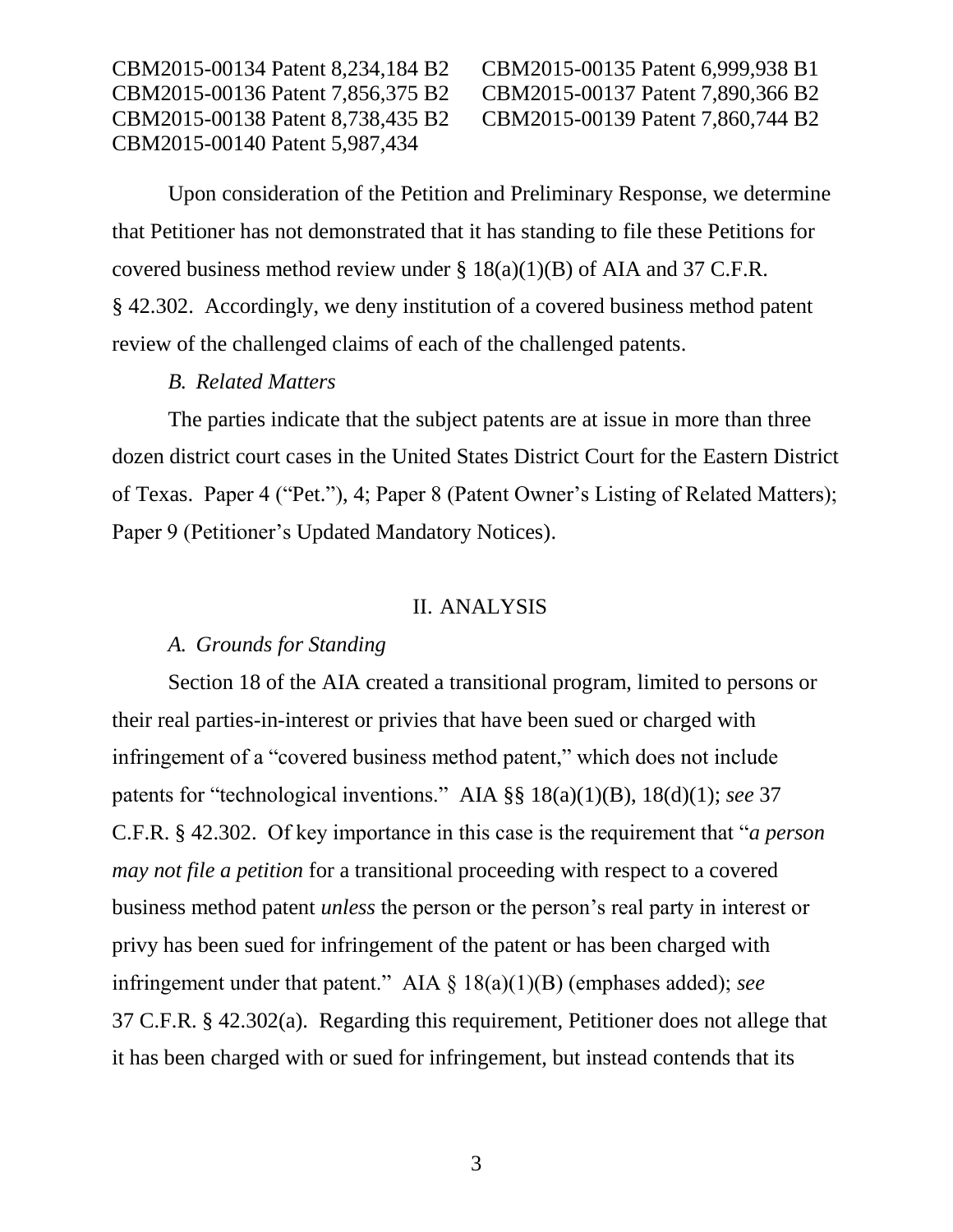CBM2015-00140 Patent 5,987,434

CBM2015-00134 Patent 8,234,184 B2 CBM2015-00135 Patent 6,999,938 B1 CBM2015-00136 Patent 7,856,375 B2 CBM2015-00137 Patent 7,890,366 B2 CBM2015-00138 Patent 8,738,435 B2 CBM2015-00139 Patent 7,860,744 B2

standing arises from its relationship to other entities that have been sued for infringement of the '184 patent.

Specifically, Petitioner argues that it is a real party-in-interest or privy to one or more entities that has been sued for infringement of the subject patent. Pet. 19. Gerber, a party that has settled with the Patent Owner and has been terminated from the proceedings, is cited as an example of such an entity. *Id.* Gerber was sued for infringement of the subject patent. *See* Ex. 1119. We, however, do not find Petitioner's evidence sufficient to show that Gerber is a real party-in-interest or privy of Petitioner.

Petitioner argues that its standing arises from that of its customer, Gerber, because Gerber "sent Acxiom a demand for indemnification of costs and potential liabilities arising from the infringement suit, referencing a Services and Data Agreement between the two companies." Pet. 19. Petitioner provides two pieces of evidence to support its claim for standing, a heavily redacted Services and Data Agreement (the "Agreement;" Ex. 1129), and the Declaration of Brian Williamson (Ex. 1128).

The Agreement is approximately a dozen pages, but only two paragraphs are reproduced in unredacted form. The first of these paragraphs indicates that Petitioner contracted with Gerber to provide "services" as "set forth in one or more documents executed by the parties and made subject to this Agreement." Ex. 1129, 1. Petitioner provides no evidence as to what services are contemplated under this Agreement. The second of these paragraphs indicates that there may be indemnity for alleged patent infringement provided that the indemnified party provides a proper written demand for indemnity. *Id.* at 6. If there is a proper demand for indemnity, "the indemnifying party shall have sole control and

4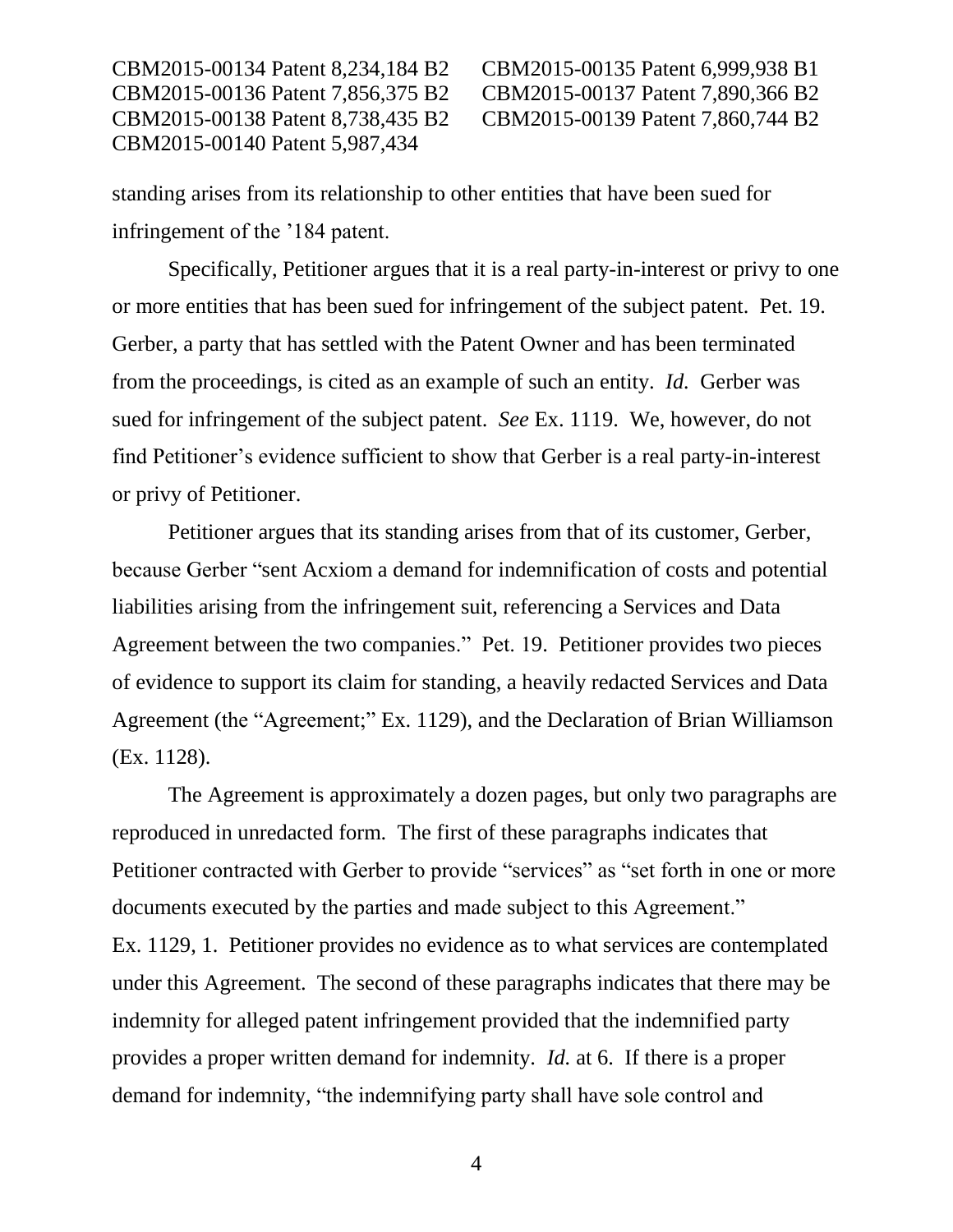CBM2015-00134 Patent 8,234,184 B2 CBM2015-00135 Patent 6,999,938 B1 CBM2015-00136 Patent 7,856,375 B2 CBM2015-00137 Patent 7,890,366 B2 CBM2015-00138 Patent 8,738,435 B2 CBM2015-00139 Patent 7,860,744 B2 CBM2015-00140 Patent 5,987,434

 $\overline{a}$ 

authority with respect to the defense, settlement, or compromise of any such claim." *Id.* As to the Declaration, Brian Williamson, Senior Account Executive for Acxiom's Gerber Account, declares that it is his "understanding that Gerber sent Acxiom notice of a demand for indemnification for costs and potential liabilities arising from the [patent infringement suits involving the subject patents] referencing the indemnification provision in the Services and Data Agreement." Ex. 1128 ¶¶ 2, 6. We do not find this evidence to be sufficient to show that Petitioner has standing to bring this Petition. *See* 37 C.F.R. § 42.304(a) (stating that it is Petitioner's burden to "demonstrate that the patent for which review is sought is a covered business method patent, and that the petitioner meets the eligibility requirements of § 42.302.").

As Patent Owner points out, "the Petition does not supply the demand for indemnification, Acxiom's response, or any correspondence regarding indemnification." Prelim. Resp. 4; *cf. General Electric Co. v. Transdata, Inc.,*  Case IPR2014-01380, slip op. at 7–8 (PTAB Apr. 15, 2015) (Paper 34) (an agreement to indemnify as to a specific lawsuit was sufficient evidence of privity). Similarly, the Williamson Declaration does not provide any details as to the purported demand for indemnity nor does it inform us of Petitioner's view as to the merits of any such demand for indemnity. Nor does Mr. Williamson testify as to whether the Agreement was in force at the relevant time. Thus, Petitioner has not provided evidence sufficient to show that it has an obligation to indemnify Gerber or any other entity that may have been sued for infringement.<sup>3</sup> Also, as discussed

 $3$  AAA also is listed as a real party-in-interest. Pet. 3. Petitioner, however, provides no argument or evidence as to why it believes that AAA is a real party-ininterest of Petitioner. Thus, we have no basis to ascertain whether Petitioner may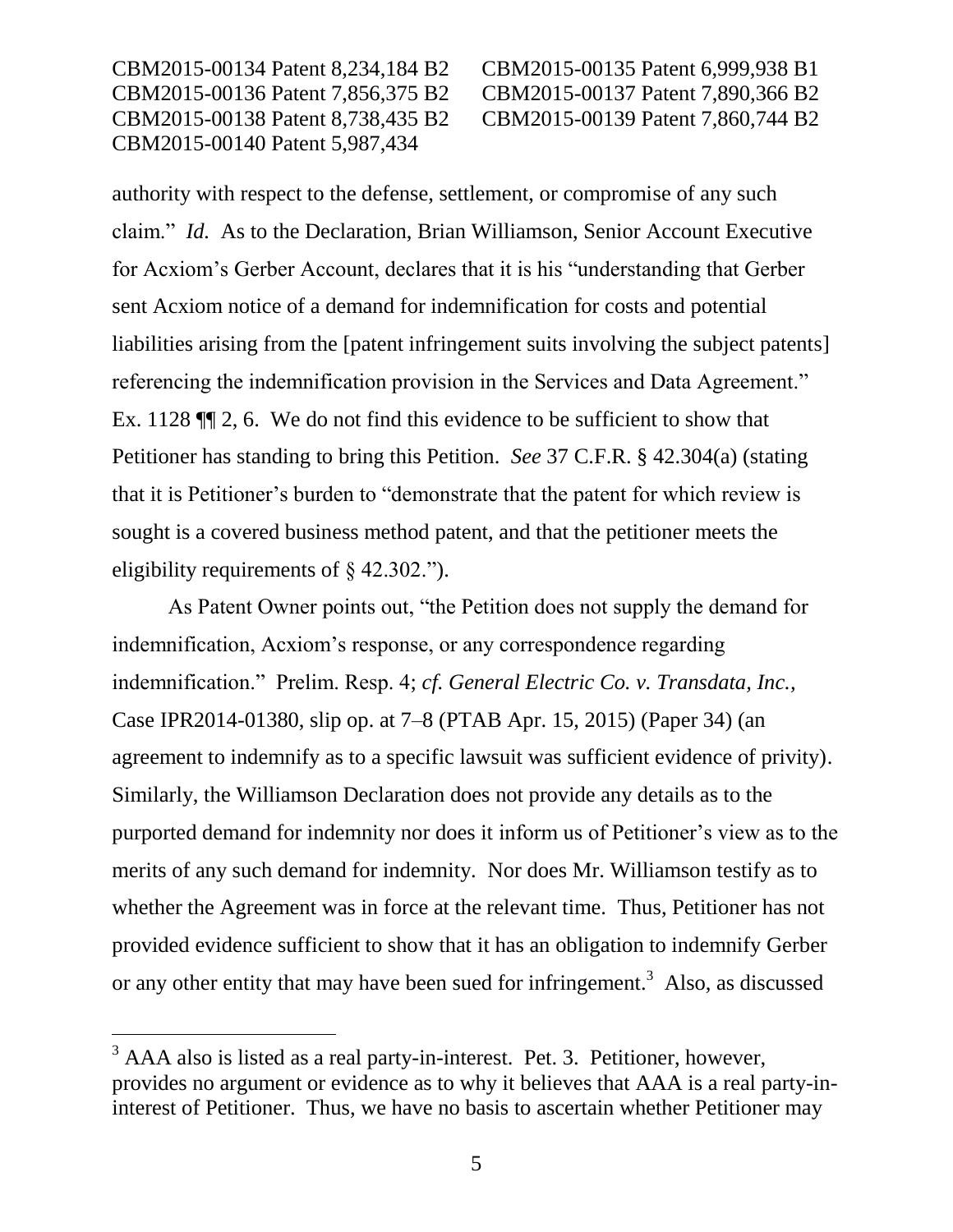CBM2015-00134 Patent 8,234,184 B2 CBM2015-00135 Patent 6,999,938 B1 CBM2015-00136 Patent 7,856,375 B2 CBM2015-00137 Patent 7,890,366 B2 CBM2015-00138 Patent 8,738,435 B2 CBM2015-00139 Patent 7,860,744 B2 CBM2015-00140 Patent 5,987,434

above, Petitioner has not provided evidence sufficient to show what services, if any, Petitioner provides to Gerber. Therefore, Petitioner does not provide us with evidence sufficient to show that Gerber is a real party-in-interest of Petitioner. Also, the heavily redacted Agreement does not provide us with sufficient evidence regarding the relationship between these entities to show that Gerber is a privy of Petitioner sufficient to support Petitioner's argument for standing. Thus, we do not have sufficient evidence to show that Petitioner has proper standing to bring this Petition. Therefore, we deny Petitioner's request to institute a covered business method review of the challenged claims. *See* Changes to Implement Inter Partes Review Proceedings, Post-Grant Review Proceedings, and Transitional Program for Covered Business Method Patents, 77 Fed. Reg. 48,680, 48,709 (Aug. 14, 2012) (Response to Comment 102) ("Facially improper standing is a basis for denying the petition without proceeding to the merits of the decision.").

#### *B. Motion to Seal*

 $\overline{a}$ 

Petitioner filed a Motion to Seal (Paper 5), in which it seeks entry of the Default Protective Order and moves to seal Exhibits 1128 and 1129, as confidential pursuant to the Default Protective Order. Paper 5, 1. These Exhibits, however, are cited extensively in the Decision. Confidential information relied upon in a decision to grant or deny a request to institute ordinarily will be made public. Office Patent Trial Practice Guide, 77 Fed. Reg. 48,756, 48,760 (Aug. 14, 2012). We are not persuaded that there is sufficient reason to depart from that principle. Therefore, Petitioner's Motion to Seal is denied. Accordingly, we order Exhibits

base its standing on its relationship with AAA. *See Acxiom Corp. v. Phoenix Licensing, LLC*, Case CBM2015-00068, slip. op at 4–6 (PTAB Aug. 11, 2015) (Paper 23).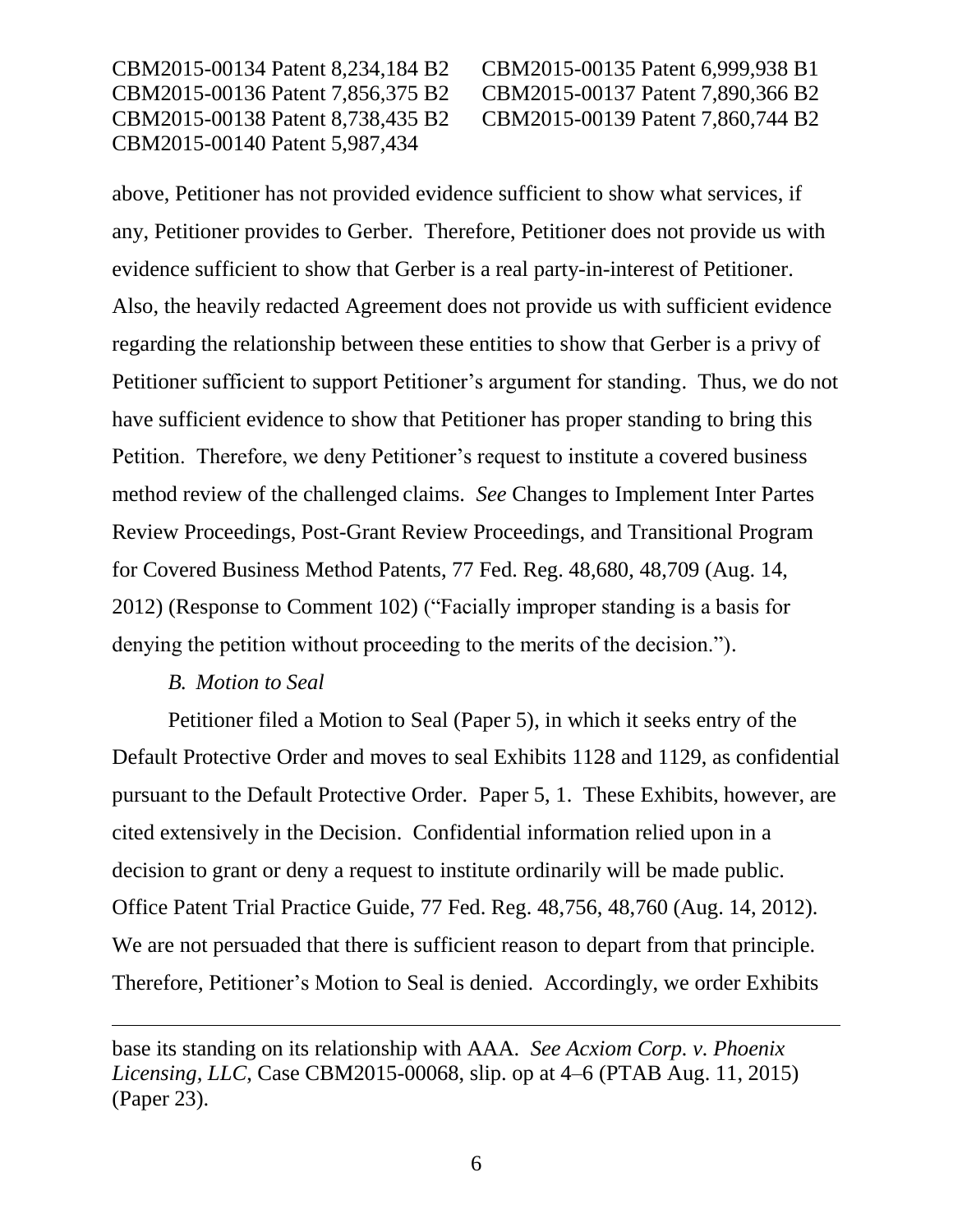CBM2015-00134 Patent 8,234,184 B2 CBM2015-00135 Patent 6,999,938 B1 CBM2015-00140 Patent 5,987,434

CBM2015-00136 Patent 7,856,375 B2 CBM2015-00137 Patent 7,890,366 B2 CBM2015-00138 Patent 8,738,435 B2 CBM2015-00139 Patent 7,860,744 B2

1128 and 1129 to be UNSEALED forty-five (45) days after the entry date of this decision.

### III. CONCLUSION

Petitioner has not established that it satisfies the standing requirement for filing a petition for covered business method patent review.

#### IV. ORDER

For the reasons given, it is:

ORDERED that the Petitions are denied; and

FURTHER ORDERED that no covered business method patent review is instituted; and

FURTHER ORDERED that Petitioner's Motion to Seal is denied; and

FURTHER ORDERED that Exhibits 1128 and 1129 shall be UNSEALED forty-five (45) days after the entry date of this decision.